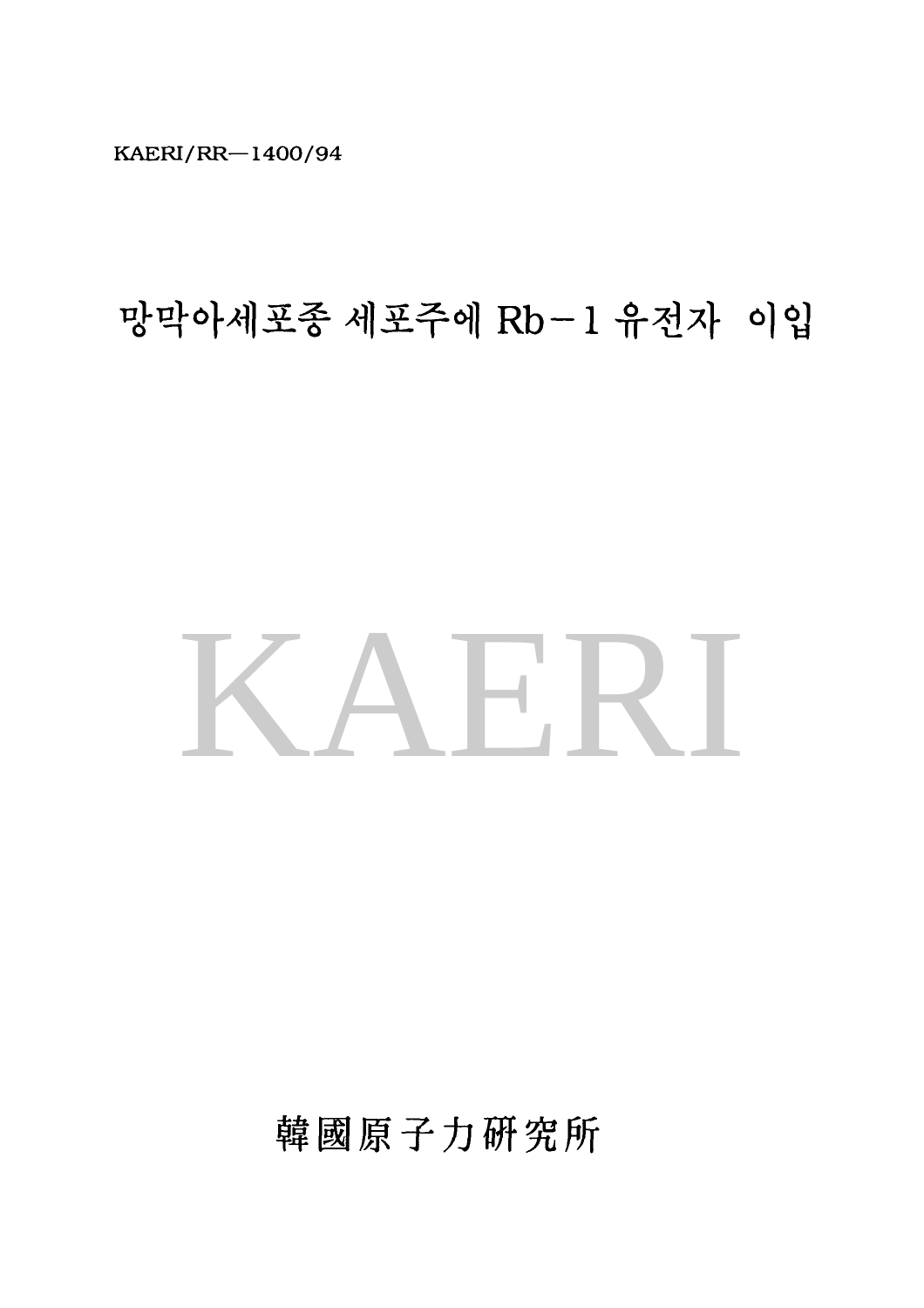제 출 문

소장 귀하

본 보고서률 <sup>•</sup> 망막아세포종 세포주에 Rb-1 유전자 이입 <sup>•</sup> 과제의 최종보고서로 책훌합니다.

1994 년 12 월 19 일

- 연구실명: 소아파
- 연구책임자: 최 상 육
	-
- 연구원: 함용호
	-
	- 검이희
- 감수 위 원: 유 성 렬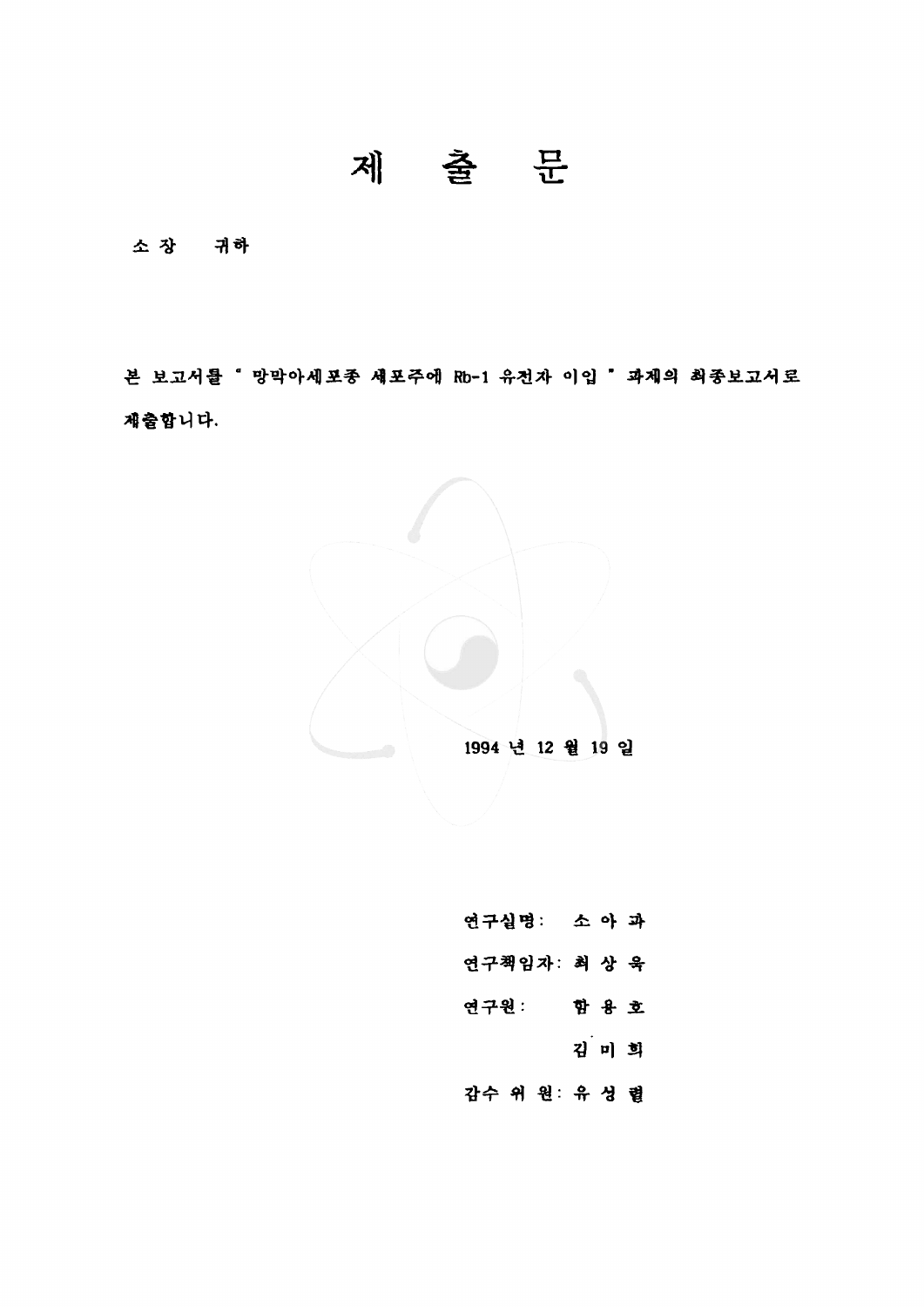#### $\mathbf{\Omega}$ 약

제 목 I.

망막아세포종 째포추에 Rb-l 유천자

- II. 연구의 목적 및 중요성 Rb-1 유전자 변성에 의한 Rb 단백질의 비활성화가 망막아세포종 발생에 결정적 인 역할을 하므로 이 Rb-1 유전자를 망막아세포종 세포주에 in vitro transfer 하여 총양발생을 억재학고차 한다.
- III. 연구의 내용 및 범위
	- 1) 세포주 구입 및 배양: Y-79 (ATCC No: HTB-18, Human retinoblastoma) 와 WERI-Rb- t (ATCC No: HTB-l69, Human retinoblastoma) 세포쭈훌 각각 RPMI 1640 빼지와 우태혈청에셔 빼양한다.
	- 2) Viral vector(pLRbRNL) 훈비
	- 3) packaging cell line viral vector transfection 한다-
	- 4) 망막아세포종 세포주에 virus transduction
- IV. 연구컬확 활용에 때한 건의

Rb vector 를 Ca-P 방법을 사용하여 packaging cell line 인 CRIP 에 transfection 시켰으며 G-418 내성 clone 을 ring cloning 으로 selection 하였다. 모두 19 개의 clone 을 얻을 수 있었으며 각각을 배양시켰다. 이 중 high titer의 virus 룔 생산할 수 있는 clone 을 찾기 위하여 NIH3T3 cells 에 transduction 시켜 colony count 한 결과 high(218), middle(127), low(6) 의 결과를 얻을 수 있었다. 이 중 high titer 인 CRIPRb2-5(colony count 218) 의 상충액을 망막아세포종 세포주에 transduction 시켰다.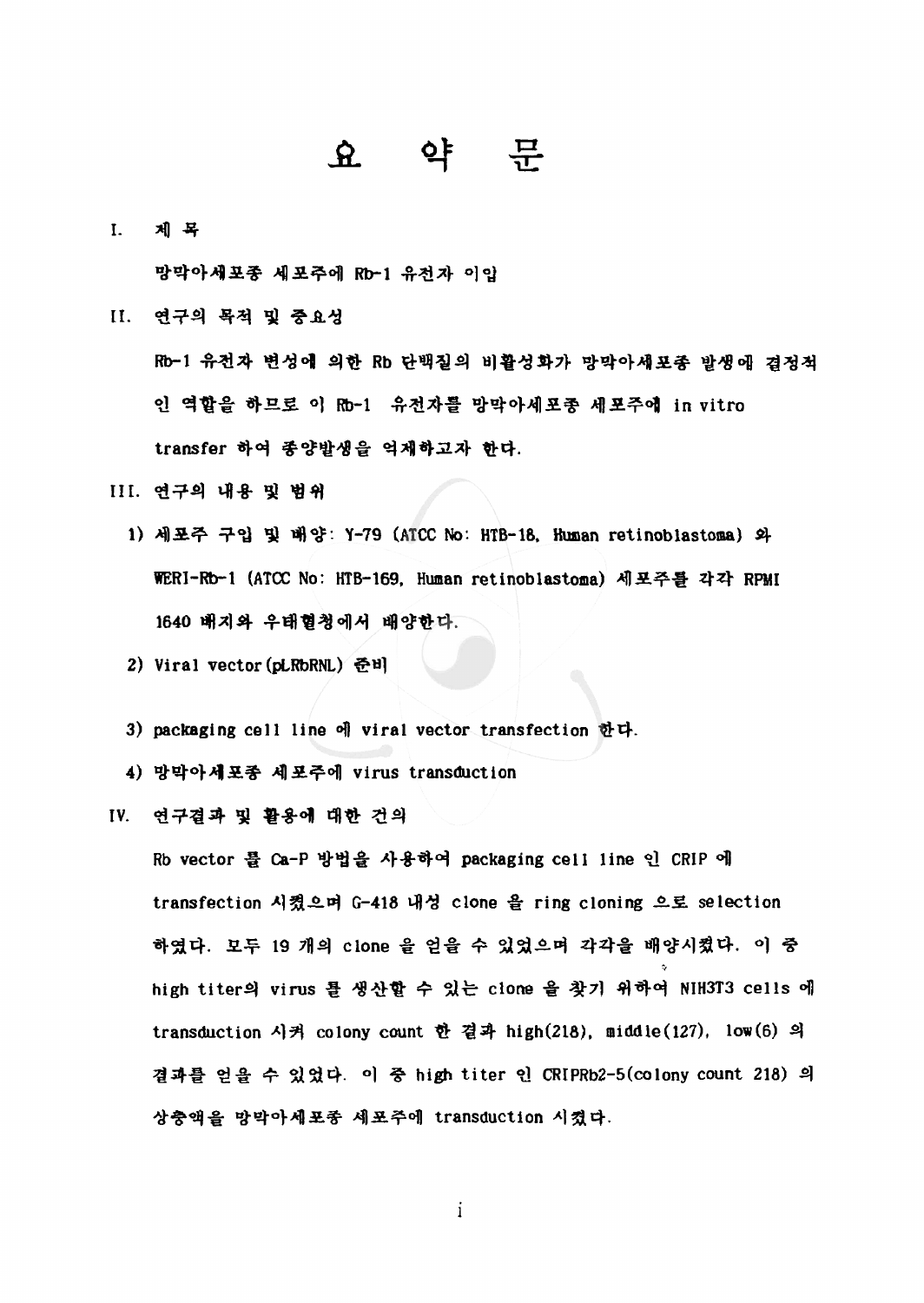### **SUMMARY**

I. Project Title

In vitro Rb-1 gene transfer to retinoblastoma cell lines

II. Objective and Importance of the Project

The inactivation of Rb protein produced by mutation of Rb-1 gene is a critical step in the tumorigenesis of retinoblastoma. Therefore we tried to inhibit the tumorigenicity by transferring the Rb-l gene to retinoblastoma cell lines. With this result we can treat the retinoblastoma patients who relapsed with conventional therapy or bi lateral diseases.

- III. Scope and Contents of the Project
	- 1) Prepare the retinoblastoma cell lines(Y-79 and WERI-Rb-1) and subculture in the RPM1 1640 medium and fetal bovine serum
	- 2) prepare the viral vector(pLRbRNL)
	- 3) viral vector transfection to packaging cell line
	- 4) virus transduction to retinoblastoma cell lines
- IV. Results and Proposal for Applications

After transfection of the Rb-vector to packaging cell line(CRIP) by Ca-P precipitation method, we could select nineteen colonies of G-418 resistant clone by ring cloning. Each colony was transducted to NIH3T3 cells to select the one which produces high titer vi<mark>rus</mark>. After NIH3T3 cell transduction, we could get 218 colony counts for high, 127 for middle, and 6 for low viral titer. With the supernatant of the high viral titer colony(CRIPRb2-5), we could transduct retinoblastoma cell lines.

 $\mathbf{ii}$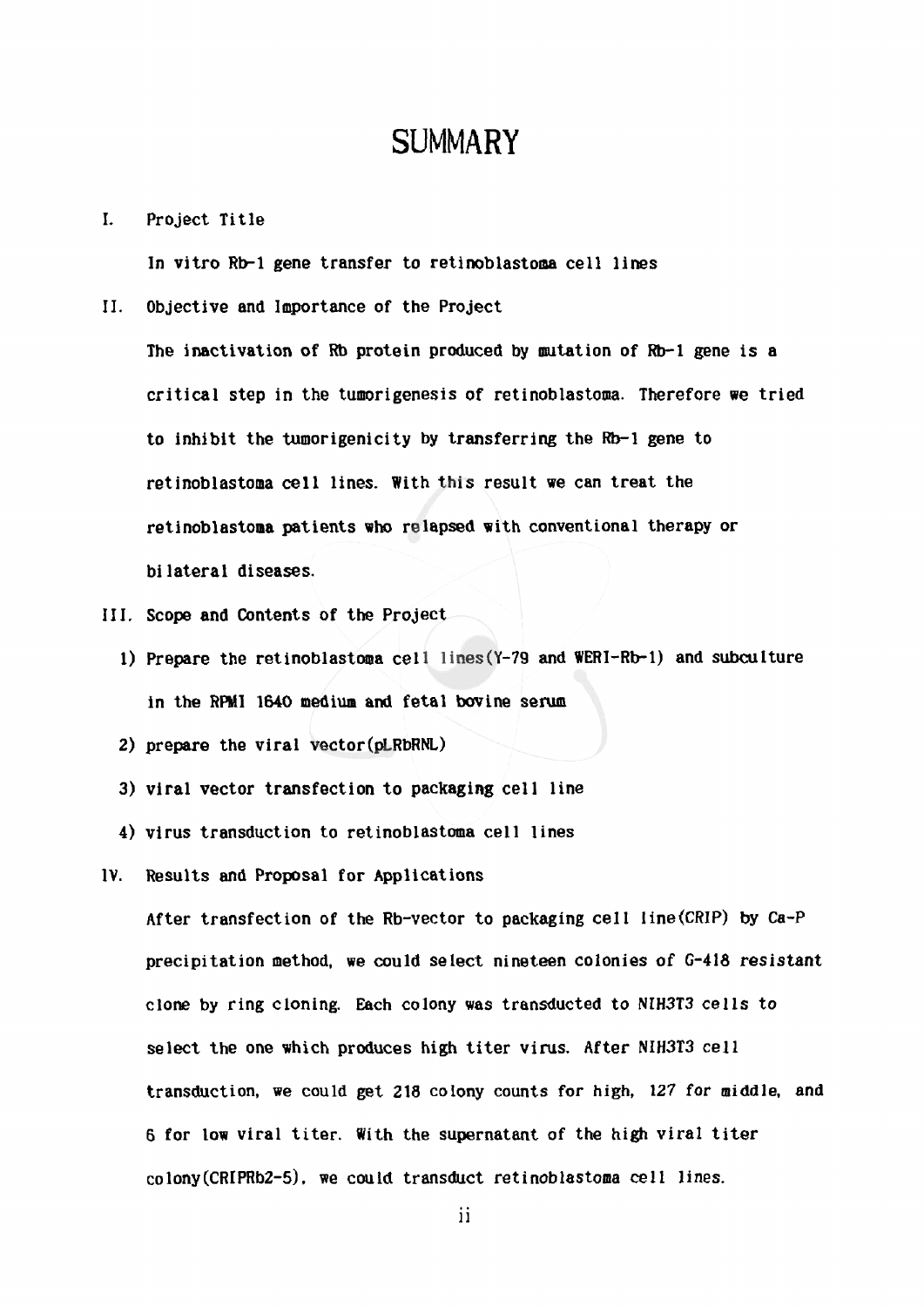



 $\overline{\phantom{1}}$  6

#### 참고문헌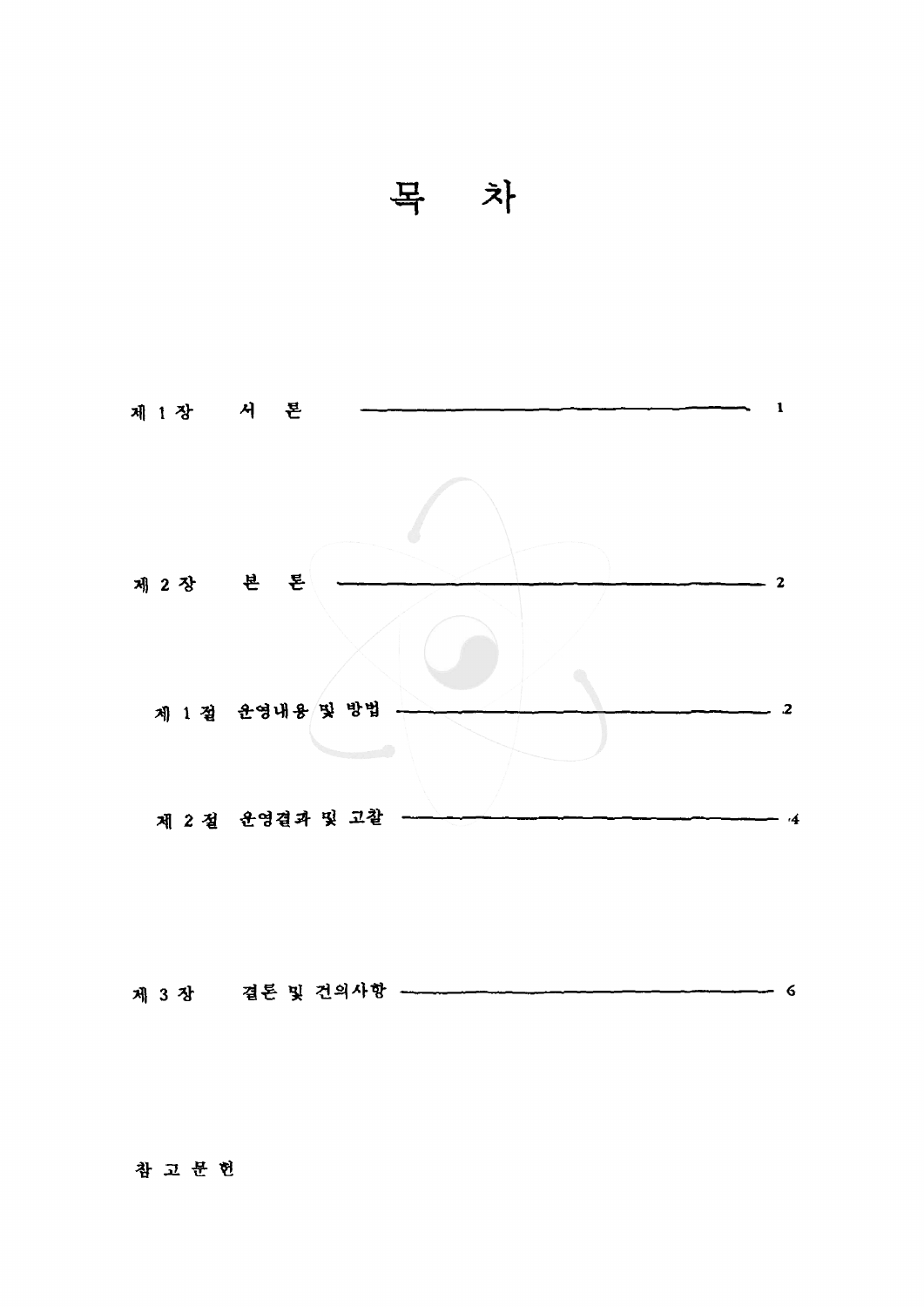## 제 1 장 서 론

망막아셰포종은 소아애 발생하는 안구내 총양중 가장 많은 빈도률 차지하는 악생 종양이다. 이 종양은 5 세 이전에 대부분이 진단되어 병원을 찾게되며 일반적으로 치료에 반웅하여 생존율이 높다. 그려나 이미 종양이 시신청을 처나 충추신경계 챔뱀하거나 현신척안 전이가 있올 경우 혹윤 양얀에 동시에 발생펀 경우는 치료 가 불가능할 경우가 많다. 이 질환은 40 % 가 유전적으로 양안에 발생되는 경향이 있으나 germ line mutation 이 아니더라도 질병은 양안을 침범할 수 있다. 이 질환 의 분자적 병인론으로 염색체 13g14 에 위치하는 Rb-1 유전자의 변성이 알려진 후 유천차률 분리하여 구초와 기능율 밝히고 유천짜 변껑이 발암화갱에 기여함도 압 수 있게 되었다(Friend et al., 1986; Gallie et al., 1991). 즉 이 유전자의 4.7-kb mRNA transcript 가 소실되거나 변성되어 있음을 발견하였고 더우기 이 유전 자내의 소실도 찾을 수 있었다 (Lee et al., 1987). 반면 인체의 발암기전에는 다수 의 유전적 변성이 판여하고 있음이 밞혀졌으나 (Peto et al., 1990), 유독 망막아세 포종에서는 오직 하나의 유전자 변성만이 알려져있다(Stanbridge, 1992). 따라서 이 유전자를 암세포에 이입하여 망막아세포종을 치료할 수 있을것 으로 생각되어 이 실 협을 시작하였으며 최근 nude mouse 의 안구, anterior chamber 에 이 유전자를 무입 한 암세포의 성장이 억제되는 보고와 (Madreperla et al., 1991), 실험적 뇌종양 모 </u>의 치료로 retroviral producing cell 을 사용하여 gene transfer 한 보고(Culver et al., 1992)가 있어 더욱 가능성이 높으리라 사료된다.

.<br>۱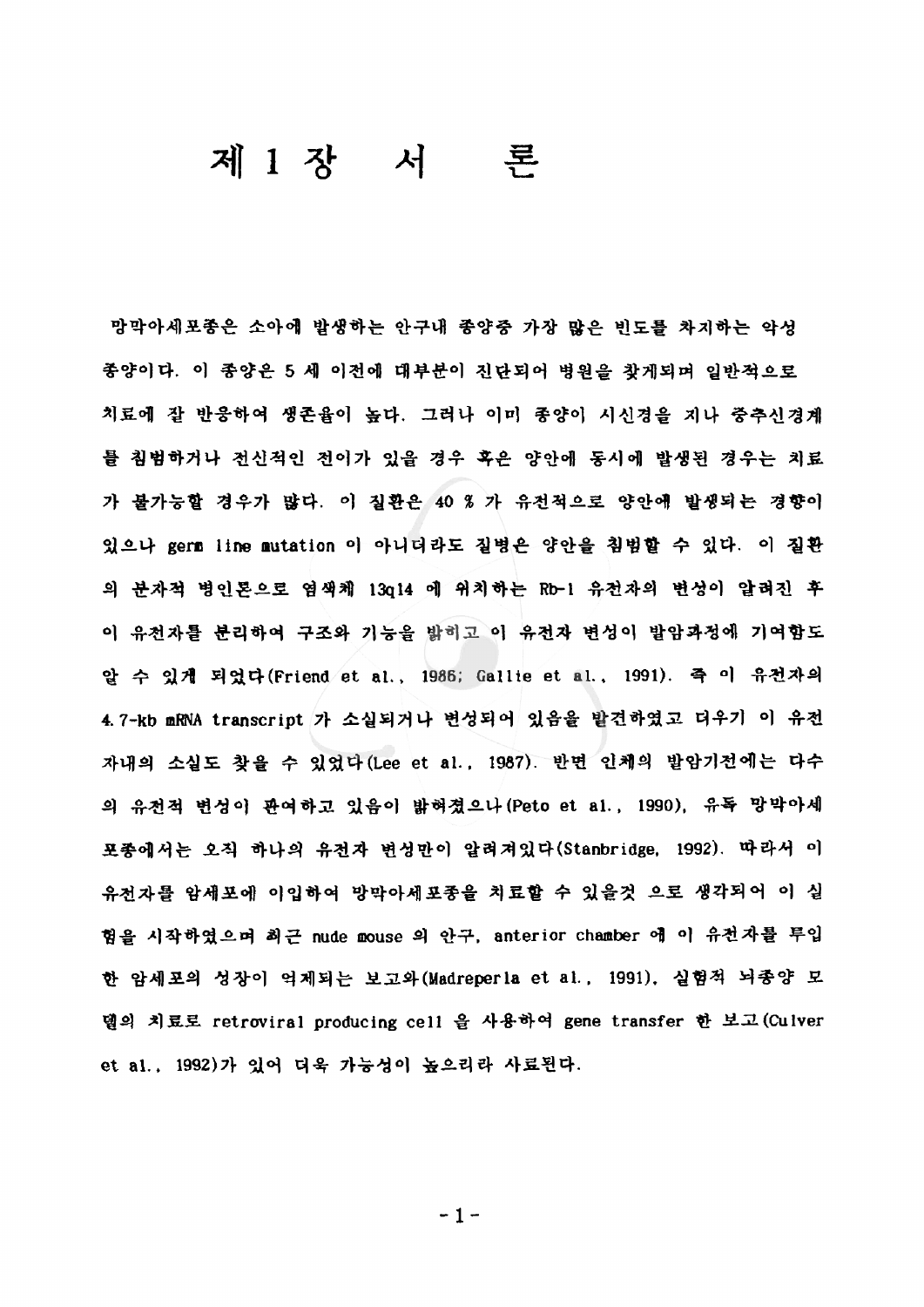# 본 론

# 제 1 절 운영내용 및 방 법

#### 1. 쩌포주 구입 뼈양

Y-79(ATCC No: HTB-18, Human retinoblastoma) and WERI-Rb-1(ATCC No: HTB-169, Human retinoblastoma) 를 American type culture collection 에서 구입하여 RPMI 1640 배지와 우태혈청으로 37° C, 5% CO2 배양기에서 배양하였다.

#### 2. Retroviral vector 훈비

Molony murine leukemia virus 의 gag, pol, env 유전자 대신 Rb cDNA 와 selectable marker 유전자인 neomycin 내성유전자(Neo") 을 삽입하여 재조합한것이 다. 즉 retrovirus 의 5/LTR(long terminal repeat) 이 Rb cDNA 유전자를 promote 하고 Rous sarcoma virus promoter 는 Neo<sup>t</sup> 유전자를 promote 하도록 설계되어 있다. Neo<sup>"</sup> 유전자를 획득한 세포는 neomycin analogue 인 G-418(geneticin, GIBCO-BRL사) 에 내성을 획득하므로 이 특성을 이용하여 Rb 유전자 이입 후 G-418 에 내성을 획득 한 Rb 유전자가 이입 된 세포만 생존하므로 selection 이 가능하다.

3. Packaging cell line of viral vector transfection Rb 유전자를 재조합한 retrovirus 를 포함하고 있는 plasmid 를 (pLRbRNL) packaging

cell line 인 CRIP 에 transfection 시키는데 Ca-P method 를 사용한다.

가. CRIP cell 을 함유하는 10 cm dish 4 개를 준비하여 약 2 주간 배양한다.

transfection 하기 3 시간천애 media change

다. 4 개 dish 당 2 ml 의 Ca-P-DNA 를 준비한다.

-2-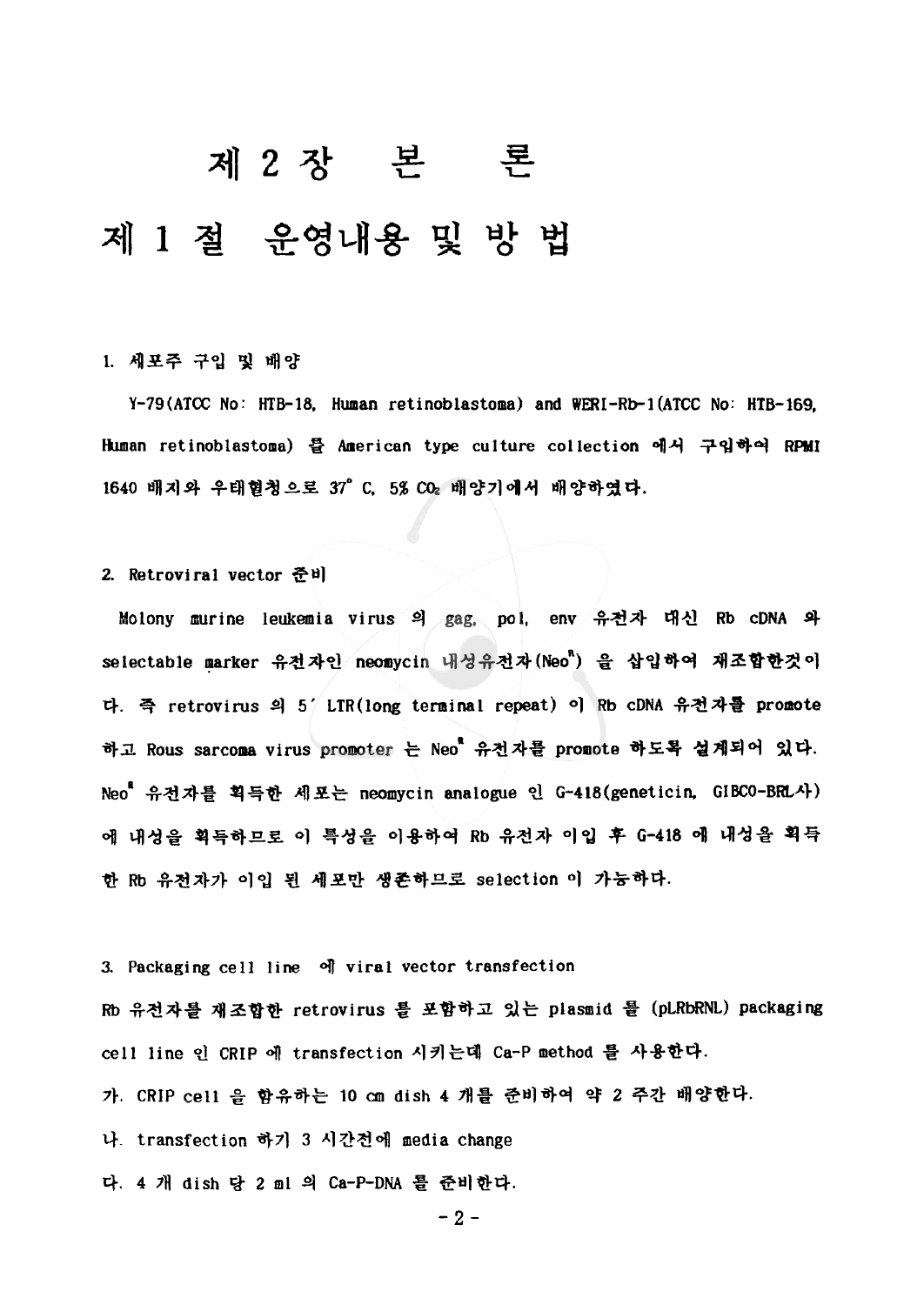- 라. 10 x HBS soln, transfection Q water 와 NaOH 를 섞어 2 ml 가 되게 한다.
- 마. 푸개의 시혐환 tube 훈비하고 각각 a, b 라고 명명한다.
- 바. a 에는 phosphate soln 과 1 x HBS 를 넣고 b 에는 carrier DNA, plasmid DNA 및 Q water 넣는다.
- 사. b 에 Ca soln 을 두번에 나누어 잘 섞이게 투입한다.
- 아. a 에 1 ml tube 로 air bubbling 하면서 b 의 내용물을 섞는다.
- 자. 상온애 20 불깐 둔다.
- 차. 1 al 씩 을 각각의 petri dish 에 넣은 후 10-12 시간 배양한다.
- Viral titer assay
- 가. NIH3T3 cell 을 dish 당 1 x 10<sup>5</sup> cell 이 되게 준비한다.
- 나. 상충액 1.5 ml 에 media 를 섞어 전부 2.5 ml 가 되게 한다.
- 다. 4° C 애서 5 분간 1000 rpm 으로 원심분리한다.
- 라. 0.45 um filter 한 후 얼음에 보관한다.
- 마. 1:1000 polybrene 2.5 ㅅ 씩 투여한다.
- 바. NIH3T3 cell 의 media 를 제거하고 상충액과 polybrene mixture 를 무여한다.
- 사. 37° C, 2 시간 배양한 후 7.5 ml 의 media 를 추가한다.
- 아· 2 엘간 빼양한다.
- 자. trypsinize 하고 split 1:10 한 후 G-418 600 ug/ml media 로 selection 한다.
- 차. 성장시킨 후 giemsa stain 하여 colony 를 count 한다.
- 아. (colony count/vol. of supernatant)  $x$  10/4 = viral titer(cfu/ml)
- 5. 망막아세포종 세포주에 viral titer 가 가장 높은 colony 의 상충액으로 transduction 시킨다.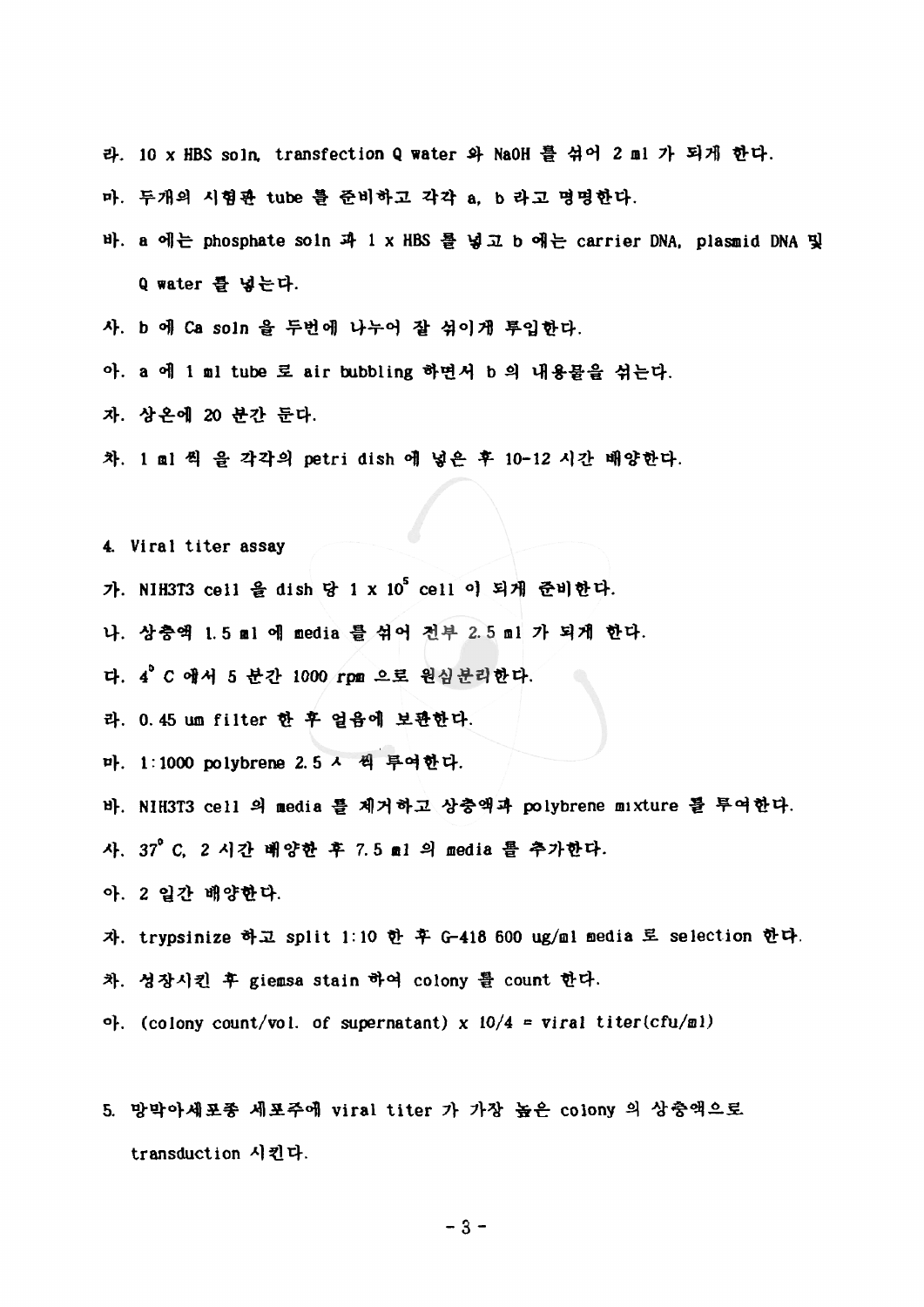# 제 2 절 운영결과 및 고찰

#### 1. 훈영컬과

- 가. Rb vector (Fig. 1) 를 Ca-P 방법을 사용하여 packaging cell line 인 CRIP 에 transfection 시켰으며 G-418 내성 clone 을 ring cloning 방법으로 selection 하였다. 이 결과 모두 19 개의 colony 를 얻을 수 있었다(Fig. 2, 3, 4).
- 나. 이 중 high titer 의 virus 를 생산하는 colony 를 찾기 위하여 NIH3T3 cells 에 transduction 시켜 colony count 결확 high (218). middle(127), low(6) colony 를 얻을 수 있었다 (Fig. 5).
- 다. high titer 인 colony forming unit 218 의 상충액으로 망막아세포종 세포주에 transduction 시쳤다.
- 2 고활

다른 악생 종양확 비요하연 얼차생 얀구내 총양운 드물다. 또환 가창 혼환 얀구 내 종양은 uveal melanoma 와 망막아세포종으로 암려져 있다. 이 중 uveal melanoma 대부분이 생안에셔 보고되나 망학야쩨포총윤 오직 신쟁아나 소아얘셔 보고펀다. 총양은 망막애셔 <sup>71</sup> 원하며 망막째포는 2-3 셰가 되면 완천히 분화하여 밥막야쩨 포종은 older children 이나 성인에서는 발생되지 않기 때문이다(Horsthemke, 1992). 망막아셰포종의 발쟁화 염썩체 13q14 뀌치하는 Rb 유천짜의 변생이 황현 었용이 보고되고(Friend et al., 1986; Gallie et al., 1991) 이 유전자가 만들어내는 110 kd nuclear phosphoprotein 이 세포중식을 억제하는 기능이 있음이 밝혀졌다(Sager, 1989). 즉 Rb 유전자는 종양억제 유전자로 작용하지만 이 유전자의의 다른 종양억제 유전자는 밞혀지지 않고 있다(Stanbridge, 1992). 이러한 사실은 인간종양의 발생기 천애 다튼 얘려가지 종양억채 안차가 착용하고 있는 multistep or multi-hit carcinogenesis 학설 (Peto et al., 1990) 에는 적용되지 않는 현상이다. 따라서 이 Rb 유천차륨 망막야세포총 세포주얘 °1 압하여 종양발생울 억쩌하여 풍국척으로 종양 이 발생된 환자애게 치료적 응용을 할 수 있으리라 사료된다. Huang 등은(Huang et -4-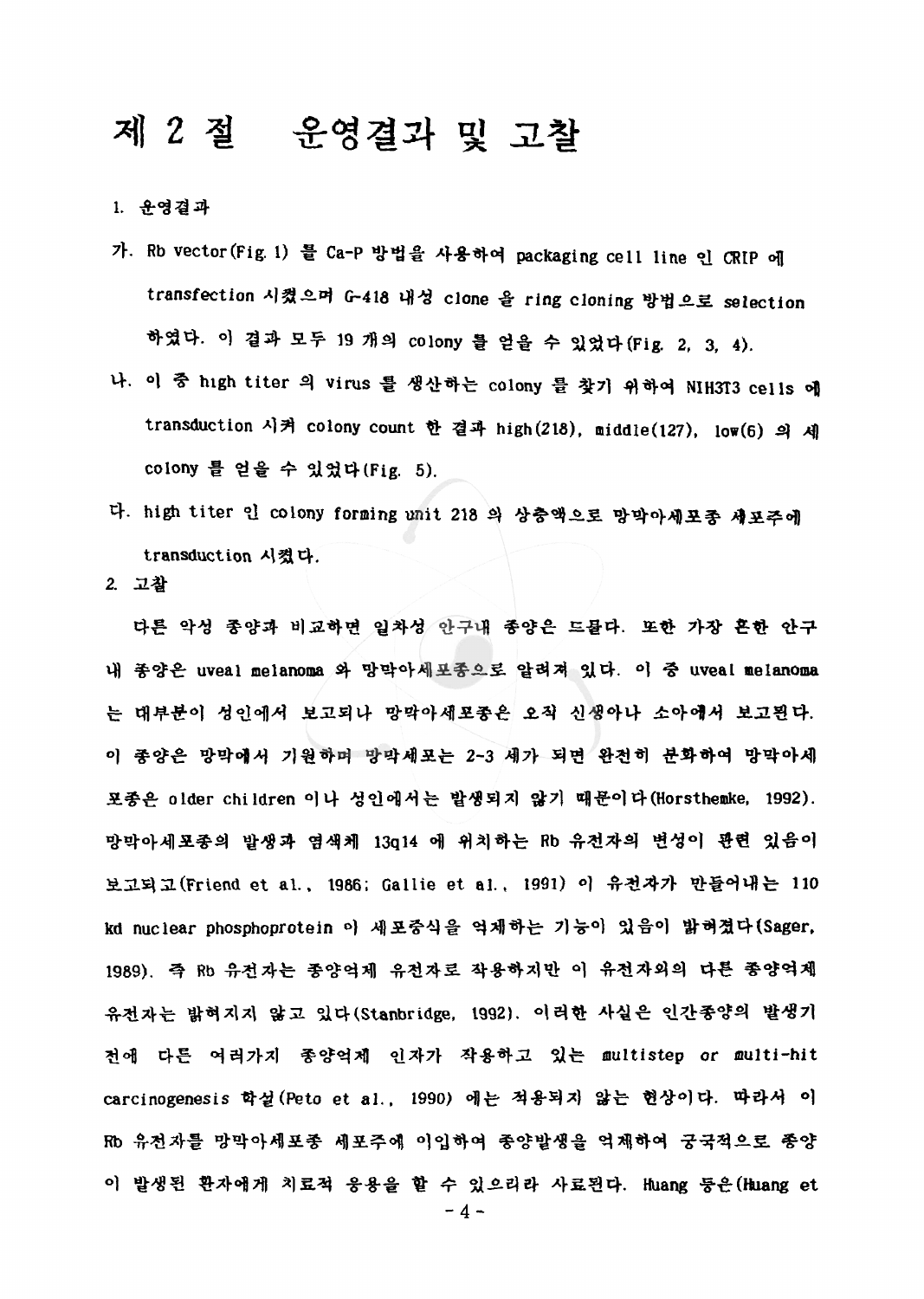al., 1988) 망막아세포종 세포주인 WERI-Rb27 과 osteosarcoma 세포주인 Saos-2 에 Rb 유전자를 투여하여 이 유전자의 기능을 관찰하였다. 우선 이들은 두개의 amphotropic retrovirus 를 만들었는데 하나는 Rous sarcoma virus promoter 의 조절 을 받는 neomycin 내성 유전자와 moloney murine leukemia virus 의 long terminal repeat 의 조절을 받는 Rb cDNA 를 recombinant 시킨 곳과 다른 하나는 control 로 Rb cDNA 대신 Lux 를 대치시킨것이다. 대조군과 비교하여 Rb 유전자가 이입된 세포 주에서 6 배 많은 soft agar colony 를 형성하였으며 cell viability test 상 Lux 는 nude mouse 에서 5/5, 2/2 의 종양발생을 보였으나 Rb 를 투여안 경우 0/5, 0/2 로 종양발생을 관찰할 수 없었다. 즉 Rb gene 은 endogeneous Rb 유전자가 불활성화 되 있는 쩨포주폴에셔 종양합쟁율 억쩨시키는 것용 환활할 았었다. 포환 Madreper la 둥운 (Madreper la et al., 1991) retroviral transduction 으로 Rb expression 을 회복한 망막아세포종 세포의 tumorigenicity 를 관찰하였다. 이 종양 새포를 severe combined immunodeficient mouse 의 안구, anterior chamber 에 주입 학였요며 결확 Rb expressing 망막아세포총 제포는 총양올 형성하지 뭇하였으나 Rb-negative 인 WERI-Rb27 은 급속히 종양을 형성하였다. 즉 Rb 유전자 뷸활성화가 망막아세포종의 성장에 결정적임을 시사하였다. 여기에 근거를 두고 성인의 종양인 prostate carcinoma 세포주에 retrovirus-mediated gene transfer 로 Rb expression 을 회복시킨 결과 이 세포주의 배양상에서는 성장속도가 변하지 않았으나 nude mice 에서 종양을 형성하지 못하였다 (Bookstein et al., 1990). 이러한 결파에 근거하여 망막아세포종 세포주인 WERI-RB-1 과 Y-79 를 대상으로 Rb cDNA recombined retroviral vector 를 사용한 in vivo gene transfer 를 시도하였다. 그러나 retrovirus 가 안전하고 modification 이 가능하여 helper virus 를 생성하지 못하고 noninfectious 하게 할 수 있으나 이 유전자가 stem cell 에 integration 하지 못하 고 결국 그 sequence 가 사라지거나 insertional mutagenesis 가 올 수 있다는 것이 다. 이런 문제점들이 해결되어야 유전자 치료의 효율은 중진될 수 있다.

-5-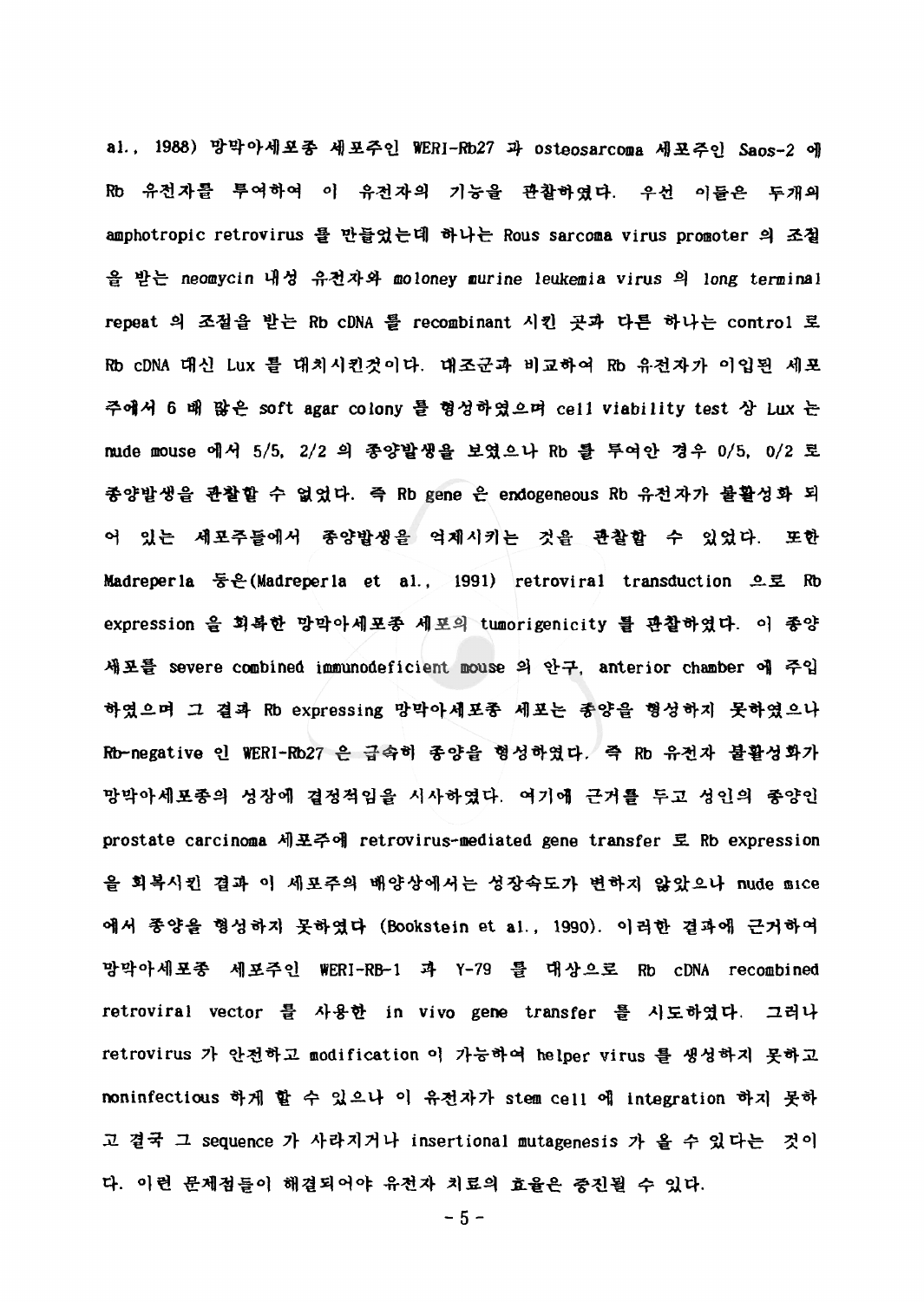## 제 3 장 결론 및 건의사항

1.

가. 인간의 망막아세포종 세포주인 WERI-Rb-1 파 Y-79 를 사용하여 RPMI 1640 배지 10 %우태혈청에서 뼈양시혔다.

나. retroviral vector 는 Molony murine leukemia virus 의 gag, pol, env 유전자 대신 Rb cDNA 와 selectable marker 유전자인 neomycin 내성유전자(Neo") 을 삽입하 여 재조합한것이다. 즉 retrovirus 의 5' LTR(long terminal repeat) 이 Rb cDNA 유 전자를 promote 하고 Rous sarcoma virus promoter 는 Neo<sup>"</sup> 유전자를 promote 하도록 설계하였다. Neo" 유전자를 획득한 세포는 neomycin analogue 인 G-418(geneticin, GIBCO-BRL사) 에 내성을 획득하므로 이 특성을 이용하여 Rb 유천자 이입 후 G-418 에 내성을 획득한 Rb 유전자가 이입 된 세포만 생존하므로 selection 이 가능하다. 다. packaging cell line 인 CRIP 에 재조합된 retroviral vector 를 transfection 시켜 target.cell 을 transduction 시킬 retrovitus 를 생산하였다. 라. 가장 많은 virus titer 를 얻기 위하여 각 colony 에서 얻은 virus 를 함유하는

상충액으로 NIH3T3 cells 을 transduction 시켜 high(218). middle(127), low(6) 의 결과를 얻을 수 있었다.

마. 이 virus 를 사용하여 target cells 인 망막아세포종 세포주를 transduction 시 켰으며 결과를 기다리는 중이다.

2. 건의사항

세포를 배양하고 적절한 vector 를 준비하며 이 vector 를 transfection 시키고 궁극 적으로 target cells 에 transduction 시키기 위하여는 많은 시간과 정교한 기술이 요구된다. 무엇보다 세포배양시 오염을 방지하기 위하여는 각자의 clean bench 가 절대적으로 필요하다. 이러한 여건을 만족시켜 재대로된 실험을 진행시키고 제때에 결과를 발표하기 위한 최소한의 인력보충과 재원이 절실히 요구된다고 생각한다.

-6-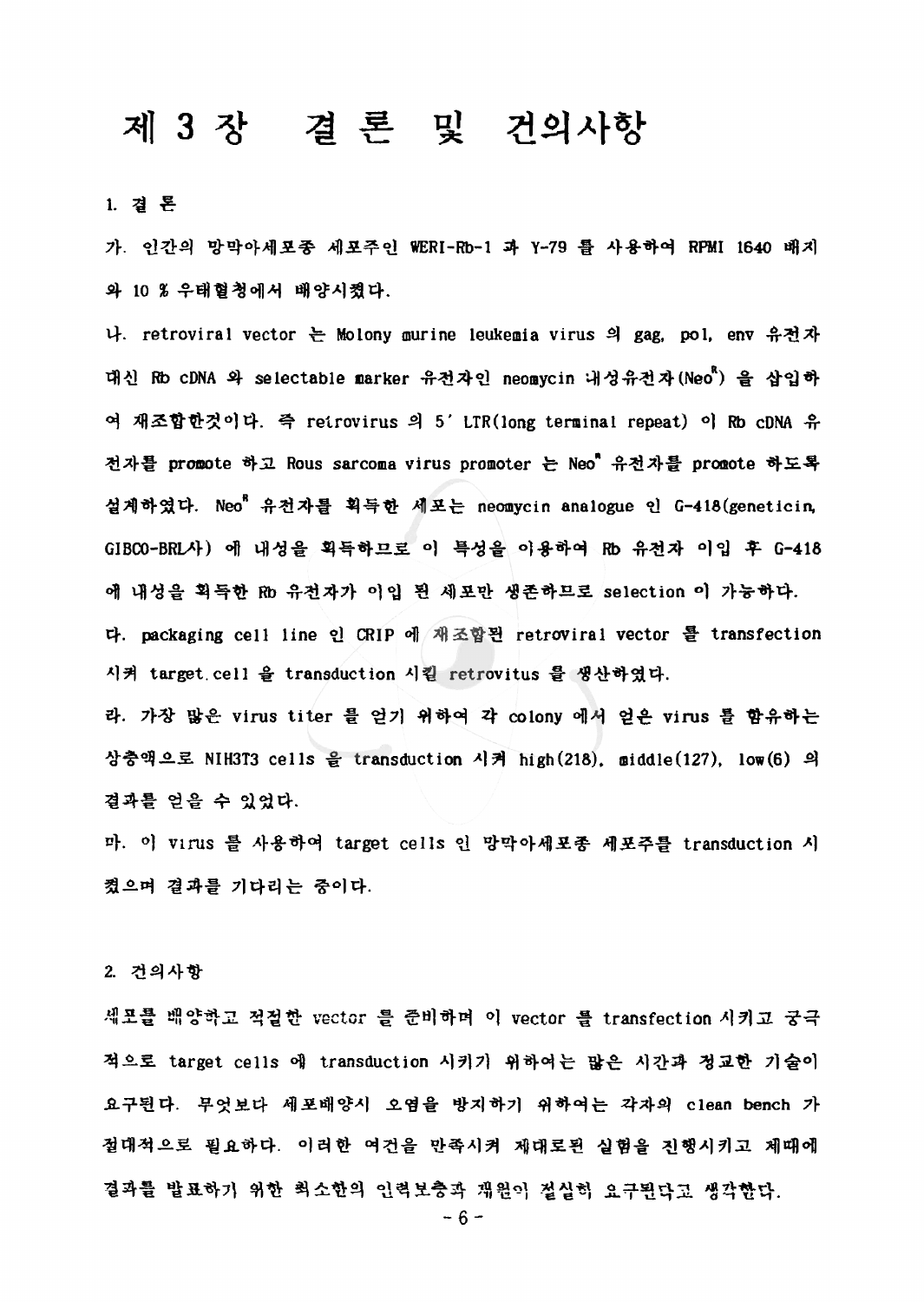#### **REFERENCES**

Bookstein R, Shew JY, Chen PL, Scully P, Lee WH: Suppression of tumorigenicity of human prostate carcinoma cells by replacing a mutated RB gene. Science 247:712-715, 1990

Culver KW, Ram Z, Wallbridge S, Ishii H, Oldfield EH, Blaese RM: In vivo gene transfer with retroviral vector-producer cells for treatment of experimental brain tumors. Science 256:1550-1552

Friend SH, Bernards S, Rogeli S, Weiberg RA, Rapaport JM, Albert DM, Dryja TP: A human DNA segment with properties of the gene that predisposes to retinoblastoma and osteosarcoma. Nature 323:643-646, 1986

Gallie BL, Dunn JM, Chan HSL, Hamel PA, Phillips RA The genetics of retinoblastoma. Pediatr Clin North America 38:299-315, 1991

Horsthemke B: Genetics and cytogenetics of retinoblastoma. Cancer Genet Cytogenet 63:1-7, 1992

Huang HJS, Yee JK, Shew JY, Chen PL, Bookstein R, Friedmann T, Lee EVHP, Lee WH: Suppression of the neoplastic phenotype by replacement of the Rb gene in human cancer cells. Science 242:1563-1566, 1988

Lee WH, Bookstein R, Hong F, Young LJ, Shew JY, Lee EYH Human retinoblastoma  $susceptibility$  gene: Cloning. Identification, Science and sequence. 235:1394-1399

 $-7-$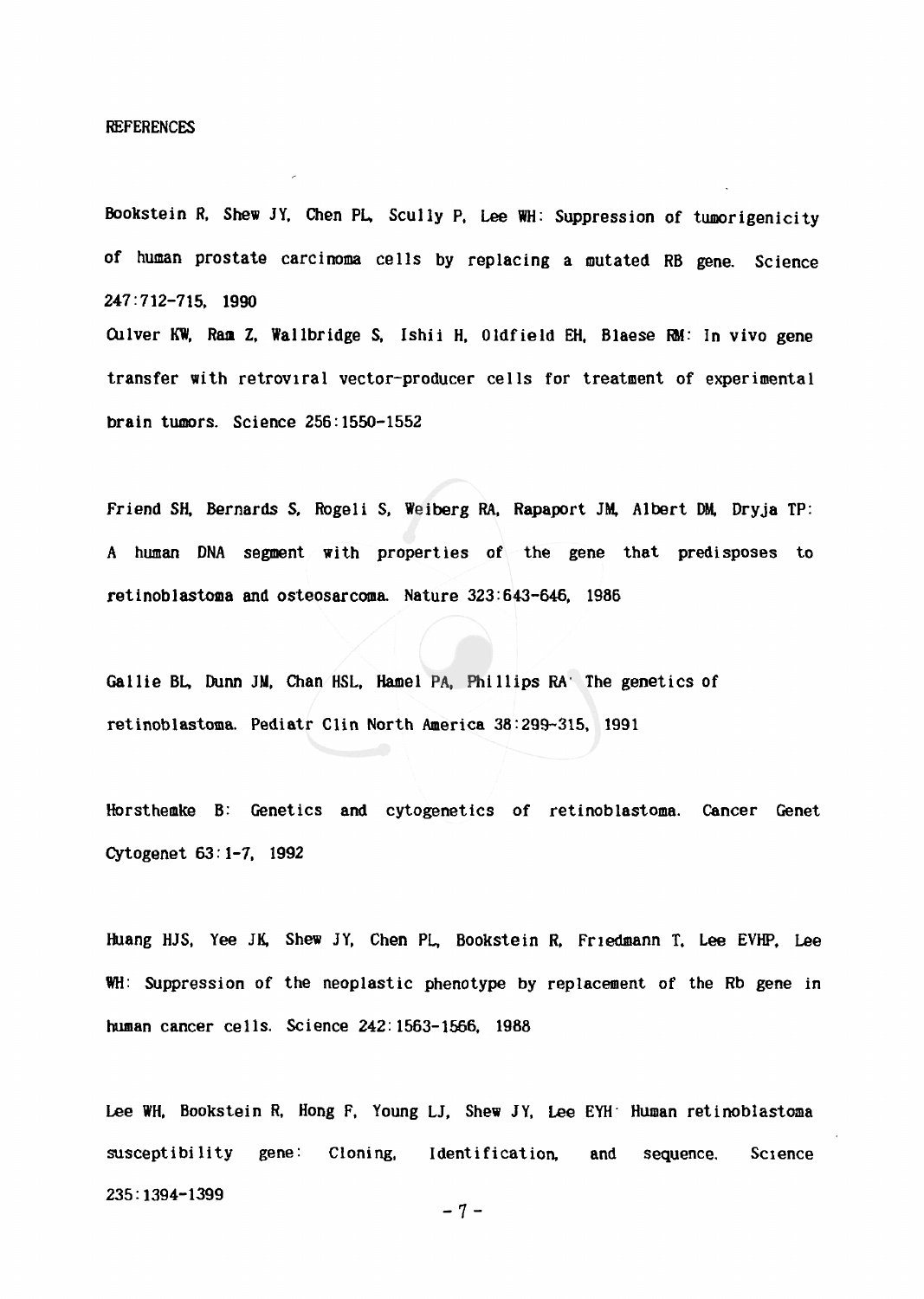Madreperla SA, Whittum-Hudson JA, Prendergast RA, Chen PL, Lee WH: Intraocular tumor suppression of retinoblastoma gene-reconstituted retinoblastoma cells. Cancer Research 51:6381-6384, 1991

Peto J, Easton D: The contribution of inherited predisposition to cancer incidence. Cancer Surveys 9:395-416, 1990

Sager R. Tumor suppressor genes. The puzzle and the promise. Science 246:1406-1412, 1989

Stanbridge EJ: Functional evidence for human tumor suppressor genes: Chromosome and molecular genetic studies. Cancer Surveys 12:5-24, 1992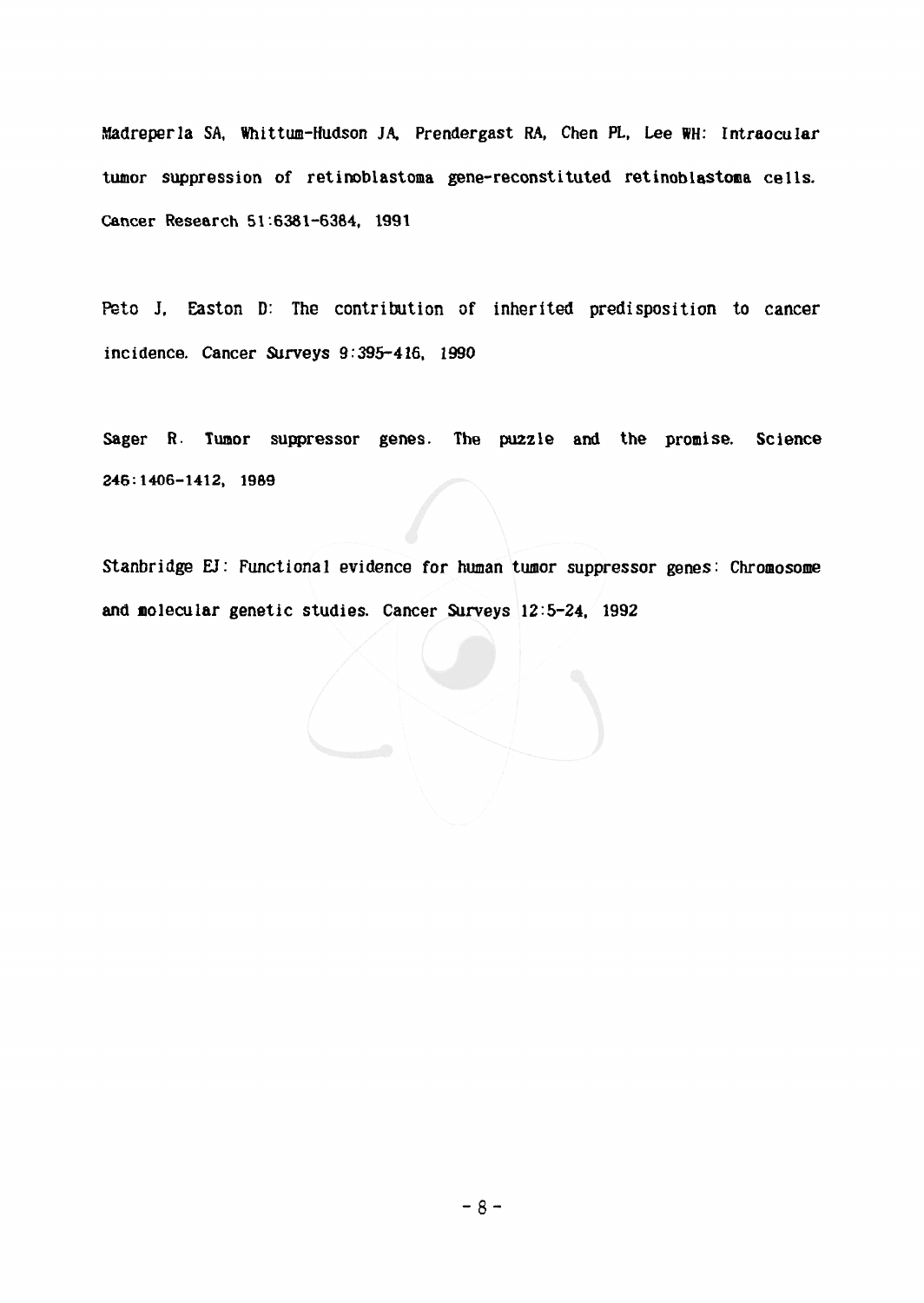## **Retroviral Vector**



Fig. 1 Retroviral vector used for Rb gene transfer to retinoblastoma cell lines. LTR indicates long terminal repeat, RSV, Rous sarcoma virus, Neo, neomycin, amp, ampicillin.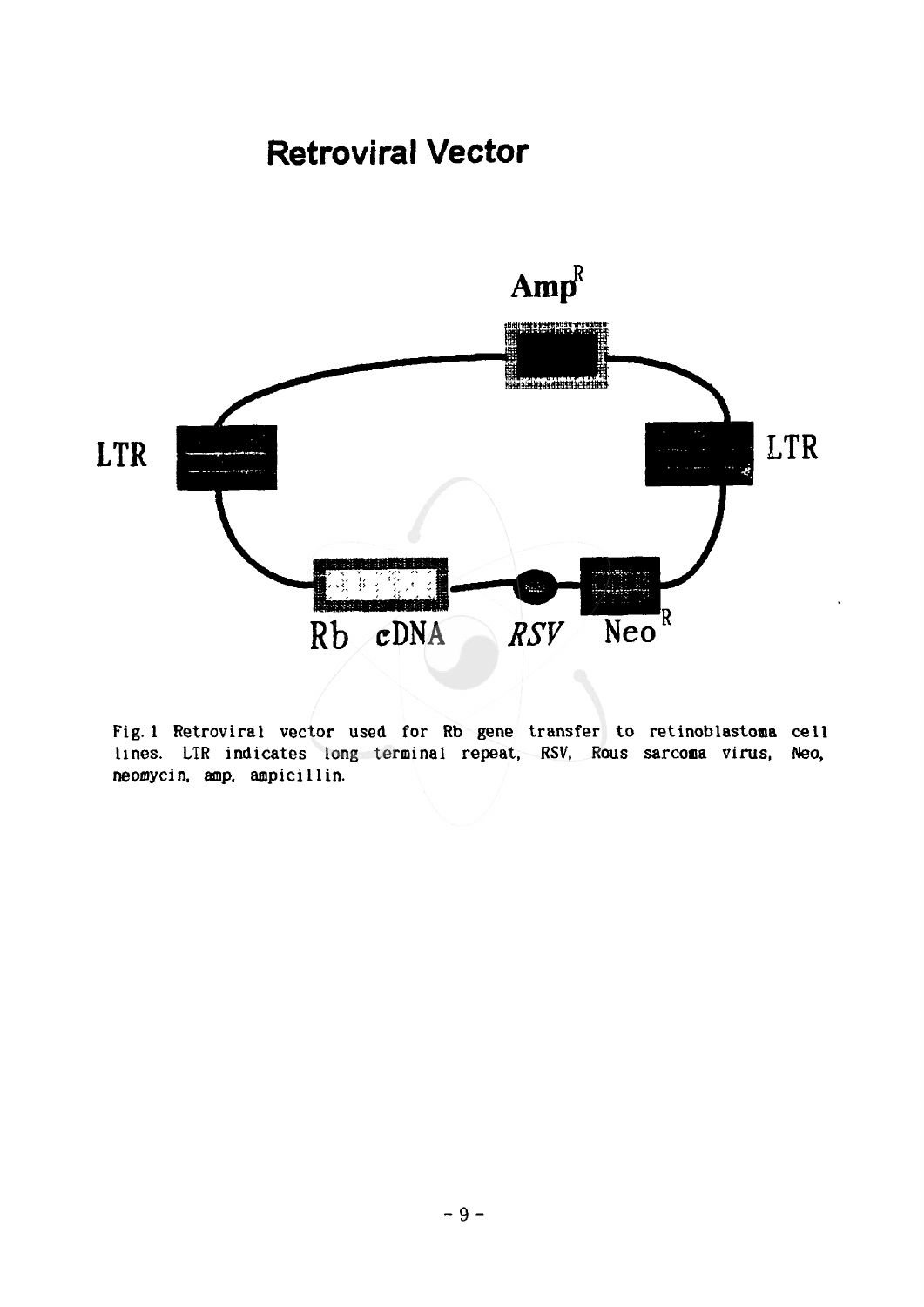

Fig.2 Rb vector was transfected to packaging cell line(CRIP). After selection with G-418 contained media, 19 colonies were isolated by ring cloning method. One of them which had Rb and Neo genes survived and showed CRIP cell ' growi ng (x40).



Fig. 3 same as Fig.  $2(x100)$ .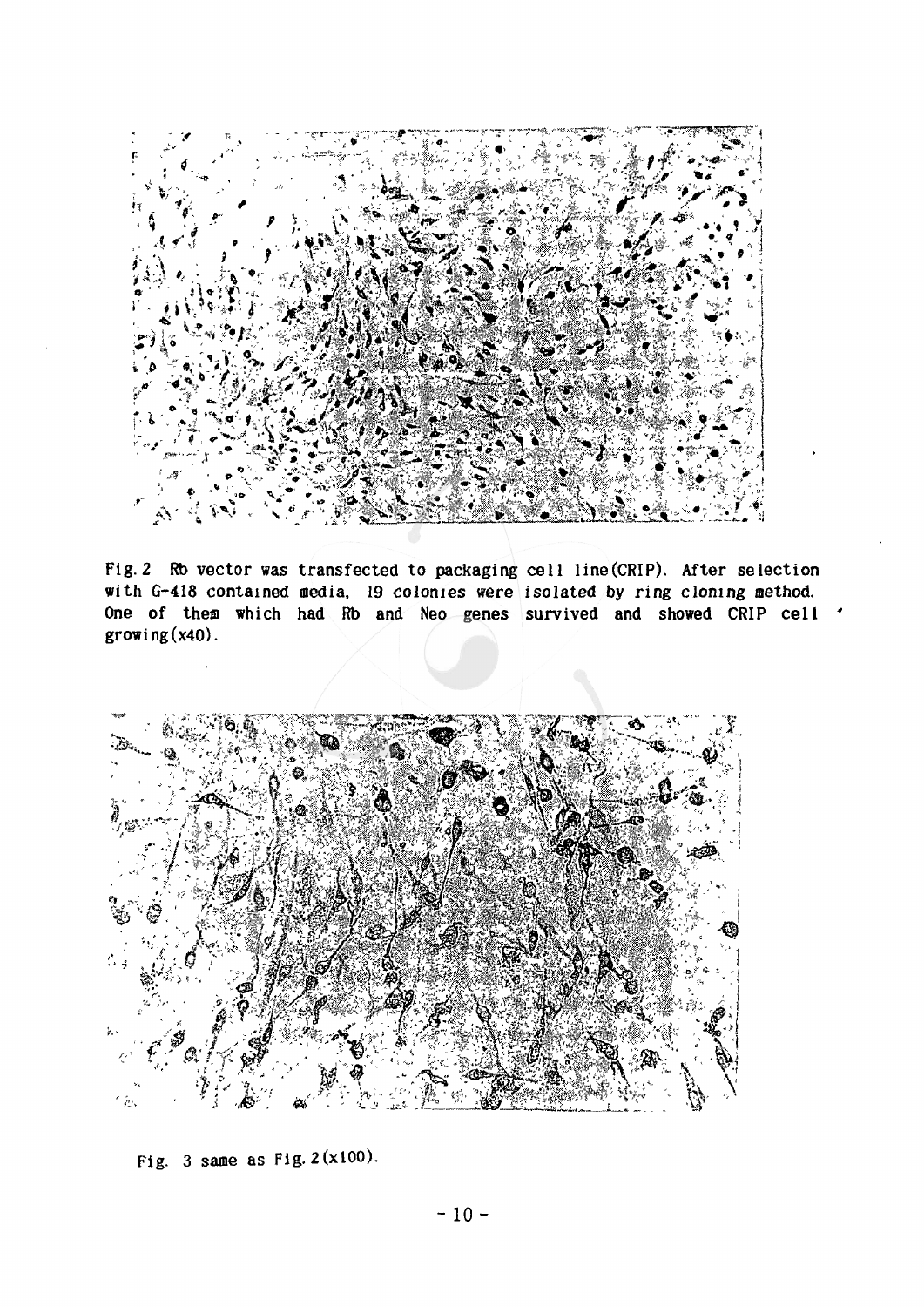![](_page_15_Picture_0.jpeg)

Fig. 4 CRIP cells poorly transfected with Rb and Neo genes are progressing to die.

![](_page_15_Picture_2.jpeg)

Fig.5 NIH3T3 cells tranducted with retrovirus recombined Rb and Neo genes to select the high titer producing colony. A. high(218), B. middle  $(127)$ , C. low(6), D.  $control(0)$ . (colony count)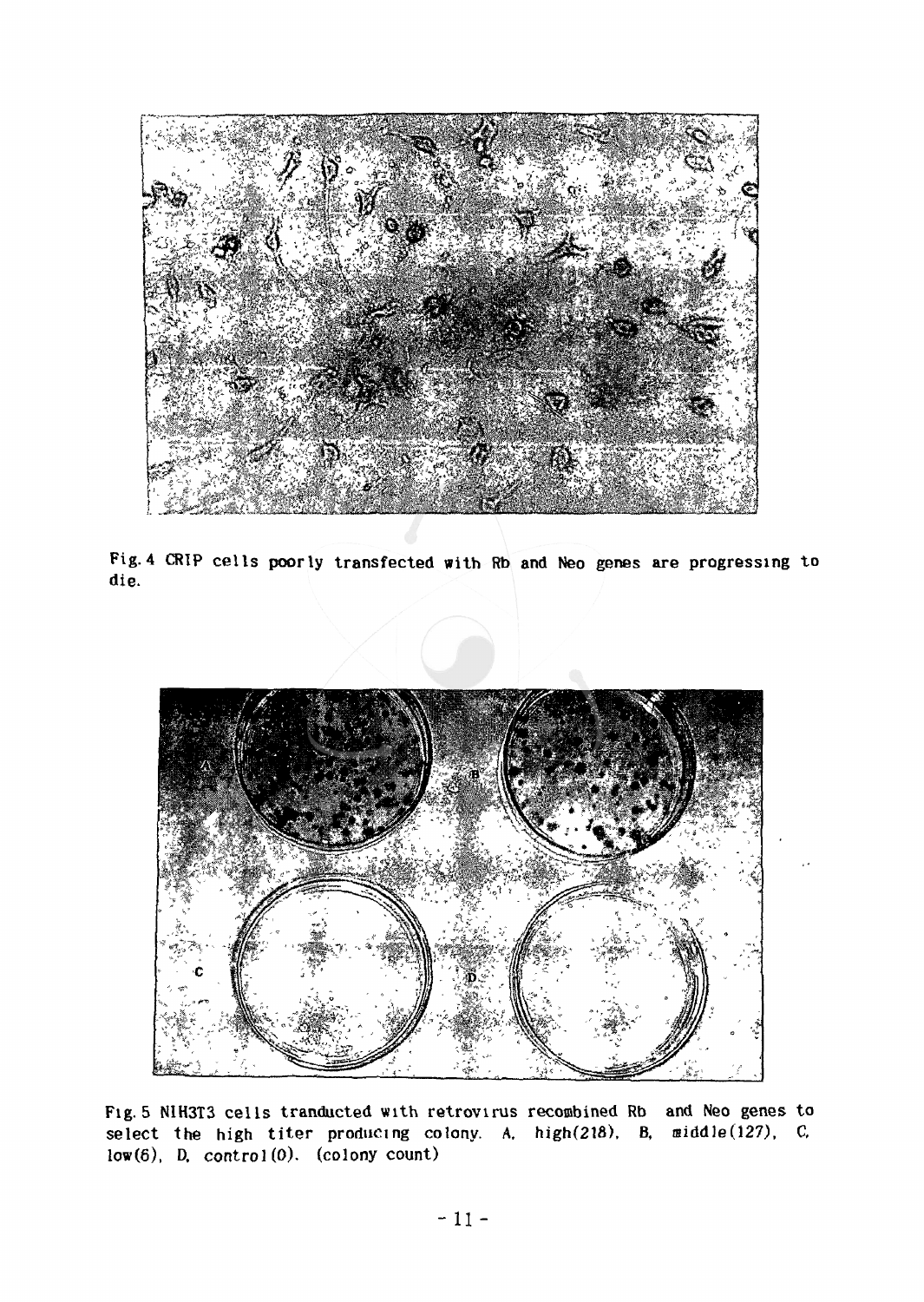| 서                                                                                                                                                                               | 지   | 정                       | 互            | 양                                        |        | 식 |           |
|---------------------------------------------------------------------------------------------------------------------------------------------------------------------------------|-----|-------------------------|--------------|------------------------------------------|--------|---|-----------|
| 수행기관보고서번호                                                                                                                                                                       |     | 위탁기관보고서번호               |              | 표준보고서번호!                                 |        |   | INIS 주제코드 |
| KAERI/RR-1400/94                                                                                                                                                                |     |                         |              |                                          |        |   |           |
| 제목 / 부제                                                                                                                                                                         |     | 망막아세포종 세포주에 Rb-1 유전자 이입 |              |                                          |        |   |           |
|                                                                                                                                                                                 |     |                         |              |                                          |        |   |           |
|                                                                                                                                                                                 |     |                         |              |                                          |        |   |           |
| 연구책임자 및 부서명                                                                                                                                                                     |     | 최 상 육<br>(소아 1 과)       |              |                                          |        |   |           |
| 연구자 및 부서명                                                                                                                                                                       |     |                         | 함 용 호        | (생화학연구실) 의 1 명                           |        |   |           |
|                                                                                                                                                                                 |     |                         |              |                                          |        |   |           |
|                                                                                                                                                                                 |     |                         |              |                                          |        |   |           |
| 발행지                                                                                                                                                                             | 서 울 | 발행기관                    |              | 한국원자력연구소                                 |        | 姿 |           |
| 페이지                                                                                                                                                                             | 15p | 三丑                      | 유 (v), 무 ()  |                                          |        |   |           |
| 참고사항                                                                                                                                                                            |     | '94 원자력병원 기본연구          |              |                                          |        |   |           |
| 공개 (v), 대의비 ( ), 급비밀<br>비밀여부<br>耳                                                                                                                                               |     |                         |              |                                          |        |   |           |
| 연구위탁기관                                                                                                                                                                          |     | 과학기술처                   |              |                                          | 게 . ㄴㅗ |   |           |
| 초록 (300 단어내외)                                                                                                                                                                   |     |                         |              | Rb vector 를 Ca-P 방법을 사용하여 packaging cell |        |   |           |
|                                                                                                                                                                                 |     |                         |              | line 인 CRIP 에 transfection 시켰으며 G-418 내성 |        |   |           |
| clone 을 ring cloning 으로 selection 하였다. 모두 19 개의 clone 을 얻을<br>수 있었으며 각각을 배양시켰다. 이 중 high titer 의 virus 플 생산할 수<br>있는 clone 을 찾기 위하여 NIH3T3 cells 에 transduction 시켜 colony count |     |                         |              |                                          |        |   |           |
|                                                                                                                                                                                 |     |                         |              |                                          |        |   |           |
| 한 결과 high(218), middle(127), low(6) 의 결과를 얻을 수 있었다. 이 중<br>high titer 인 CRIPRb 2-5(colony count 218) 의 상충액을 망막아세포종 세포                                                           |     |                         |              |                                          |        |   |           |
| 주에 transduction 시켰다.                                                                                                                                                            |     |                         |              |                                          |        |   |           |
|                                                                                                                                                                                 |     |                         |              |                                          |        |   |           |
|                                                                                                                                                                                 |     |                         |              |                                          |        |   |           |
| 주제명 키워드(10 단어 내외)                                                                                                                                                               |     |                         |              | 망막아세포종, retroviral vector                |        |   |           |
|                                                                                                                                                                                 |     |                         | transduction | packaging cell line, transfection        |        |   |           |
|                                                                                                                                                                                 |     |                         |              |                                          |        |   |           |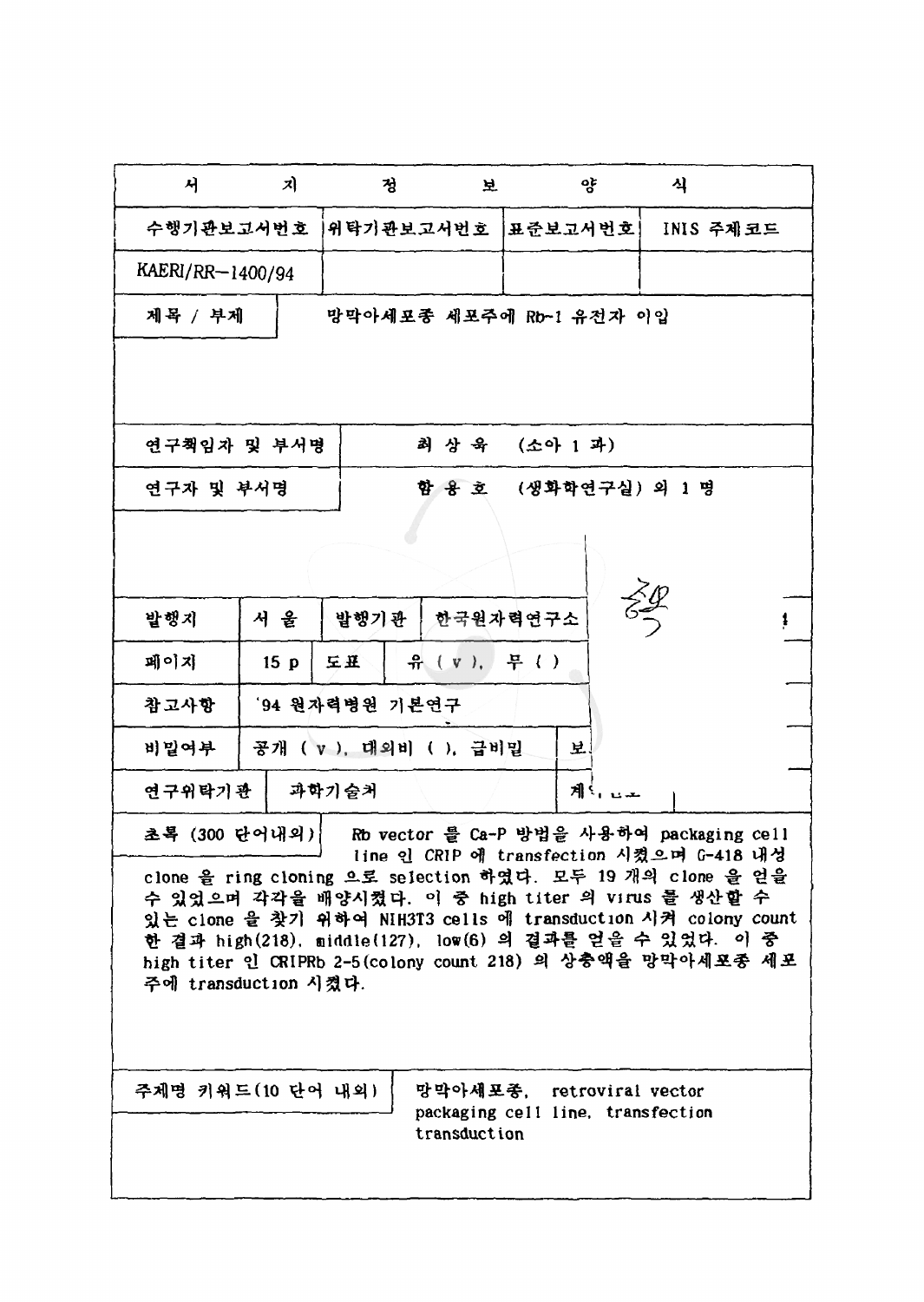|                                                                                                                                                           | <b>BIBLIOGRAPHIC</b> |                                                                                        | <b>INFORMATION</b>                            | <b>SHEET</b>        |           |                                                                             |  |
|-----------------------------------------------------------------------------------------------------------------------------------------------------------|----------------------|----------------------------------------------------------------------------------------|-----------------------------------------------|---------------------|-----------|-----------------------------------------------------------------------------|--|
| Performing Org.<br>Report No.                                                                                                                             |                      | Sponsoring Org.<br>Report No.                                                          | Standard Report No.                           |                     |           | INIS Subject Code                                                           |  |
| KAERI/RR-1400/94                                                                                                                                          |                      |                                                                                        |                                               |                     |           |                                                                             |  |
| Title/Subtitle                                                                                                                                            |                      |                                                                                        |                                               |                     |           | In vitro Rb-1 gene transfer to retinoblastoma cell lines                    |  |
|                                                                                                                                                           |                      |                                                                                        |                                               |                     |           |                                                                             |  |
|                                                                                                                                                           |                      |                                                                                        |                                               |                     |           |                                                                             |  |
| Sang-Wook Choi (Dept. of Pediatrics)<br>Project Manager and Dept.                                                                                         |                      |                                                                                        |                                               |                     |           |                                                                             |  |
| Yong-Ho Ham (Div. of Biochemistry) et al.<br>Researcher and Dept.                                                                                         |                      |                                                                                        |                                               |                     |           |                                                                             |  |
| 1 person                                                                                                                                                  |                      |                                                                                        |                                               |                     |           |                                                                             |  |
|                                                                                                                                                           |                      |                                                                                        |                                               |                     |           |                                                                             |  |
| Pub. Place                                                                                                                                                | Seou 1               | Pub. Org.                                                                              | KCCH, KAERI                                   |                     | Pub. Date | April 1995                                                                  |  |
| Page                                                                                                                                                      | 15p                  | Fig. and Tab.                                                                          |                                               | Yes $(v)$ , No $()$ | Size      | 26 сш                                                                       |  |
| <b>Note</b><br>'94 KCCH Research Project                                                                                                                  |                      |                                                                                        |                                               |                     |           |                                                                             |  |
| Classified<br>Open $(v)$ , Outside $()$ , Class<br>Report Type<br>Research Report                                                                         |                      |                                                                                        |                                               |                     |           |                                                                             |  |
| Sponsoring Org.<br><b>MOST</b><br>Contract No.                                                                                                            |                      |                                                                                        |                                               |                     |           |                                                                             |  |
| After transfection of Rb-vector to packaging<br>Abstract (About 300 words)                                                                                |                      |                                                                                        |                                               |                     |           |                                                                             |  |
|                                                                                                                                                           |                      |                                                                                        | cell line(CRIP) by Ca-P precipitation method, |                     |           | we could select nimeteen colonies of G-418 resistant clone by ring cloning. |  |
| Each colony was transducted to NIH3T3 cells to select the one which produces<br>high titer virus. After NIH3T3 cells transduction, we could get 28 colony |                      |                                                                                        |                                               |                     |           |                                                                             |  |
| counts for the high, 127 for the middle, and 6 for the low viral titer. With<br>the supernatant of the high viral titer colony (CRIPRb 2-5), we transduct |                      |                                                                                        |                                               |                     |           |                                                                             |  |
| retinoblastoma cell lines.                                                                                                                                |                      |                                                                                        |                                               |                     |           |                                                                             |  |
|                                                                                                                                                           |                      |                                                                                        |                                               |                     |           |                                                                             |  |
| Subject Keywords (about 10 words)                                                                                                                         |                      |                                                                                        |                                               |                     |           |                                                                             |  |
|                                                                                                                                                           |                      | Retinoblastoma, retroviral vector<br>packaging cell line, transfection<br>transduction |                                               |                     |           |                                                                             |  |
|                                                                                                                                                           |                      |                                                                                        |                                               |                     |           |                                                                             |  |

ľ

L